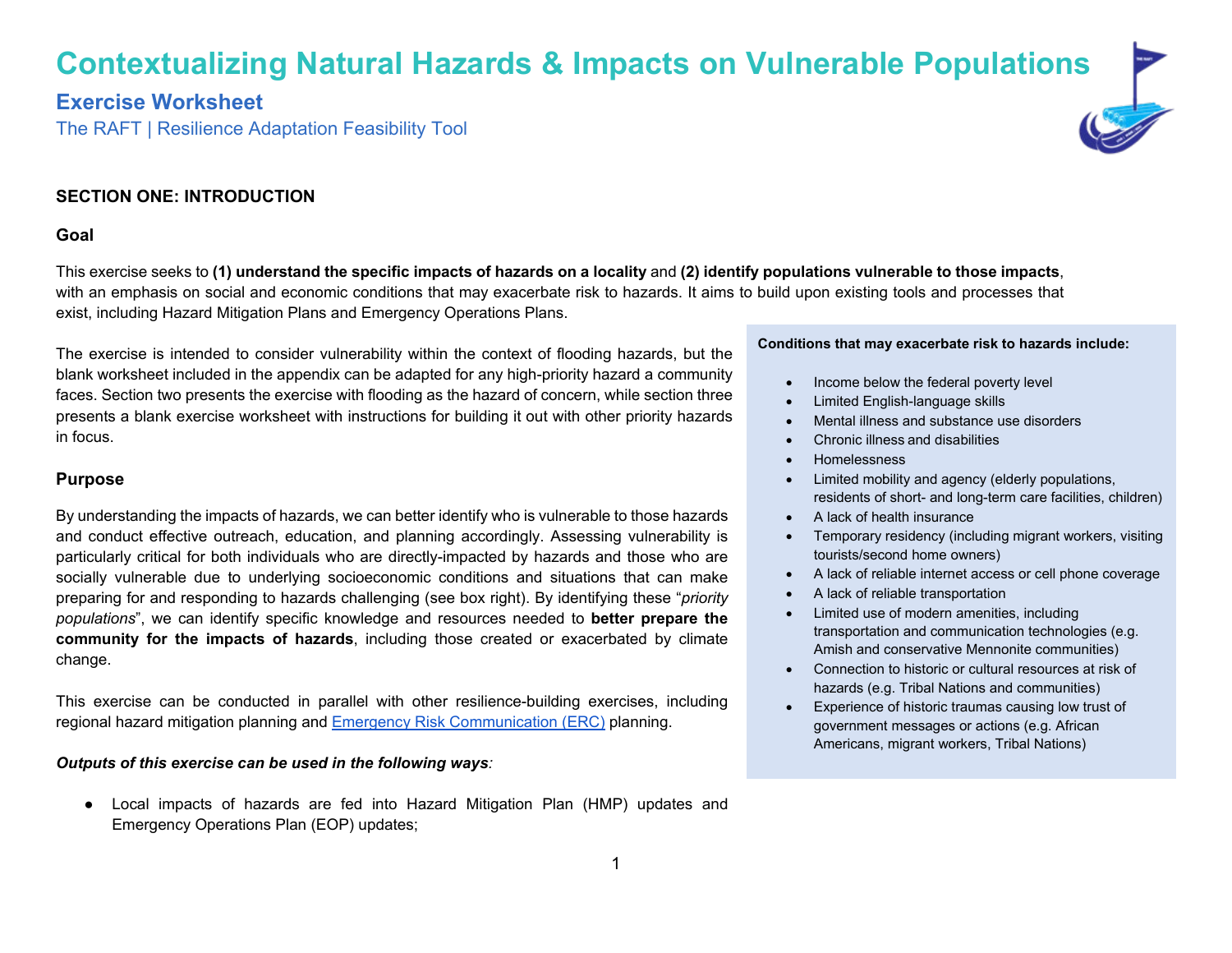- Priority populations identified are considered during the **Emergency Risk Communication (ERC)** assessment planning and communications strategy updates (Note: it is recommended to complete Steps 1-4 of this tool prior to beginning the ERC planning);
- Local impacts of hazards, priority populations identified, and opportunities identified are used as a basis for more comprehensive resiliency planning efforts, such as creating a locality resilience plan, integrating resiliency into the comprehensive plan, etc.
- Opportunities to fill data gaps and address flooding impacts are used to inform the locality's project scoping and/or grant application efforts.
- Opportunities to improve service provision to priority populations are elevated to appropriate staff within local government, or partners at community service organizations.

Step 5 in this exercise, "Identifying Next Steps'' asks users to document opportunities identified from brainstorming during each prior step in the process. Users are encouraged to engage with this section to document ideas about next steps at any point in the process.

## **Audience**

This exercise is designed to be used by interdisciplinary teams of individuals from a locality (County, City, or Town) with a vested interest in hazards and their impacts. It aims to be accessible to audiences who have not historically led or been actively included in hazard mitigation planning or climate resilience planning processes, recognizing that individuals outside of traditional hazard planning roles can make important contributions to these efforts.

Government staff (local, regional, and state, private sector representatives, non-profit organizations and advocacy groups, and community members can all add valuable information to ensure this tool is complete, accurate, and useful.

## **Definitions**

- *Vulnerability* is a function of combined factors of exposure, sensitivity, and adaptive capacity.<sup>[1](#page-1-0)</sup> Exposure refers to the changes in the environment likely to be experienced (i.e. the extent of flooding); sensitivity refers to the degree to which those environmental changes create negative impacts; and adaptive capacity refers to the ability to adapt to environmental changes.
- *Priority populations* is a term used throughout this document to refer to both individuals who are vulnerable to natural and climate hazards as a result of their direct exposure to impacts, as well as individuals who experience social and economic conditions, including marginalization, that increase their vulnerability to those impacts.
- Social vulnerability is a term commonly used across the health, social service and public administration fields (see a list of terms in this [resource docu](https://drive.google.com/file/d/1B-Kq0uCGhptmyJbUs-x3e121kUBSFLID/view?usp=sharing)ment). This term is generally meant to encompass social groups who have been historically excluded or whose needs are not fully met by traditional service providers listed in the text box on page 1.

<span id="page-1-0"></span>

**Pause & Reflect**<br>
What does<br>
"vulnerability"<br>
mean to you? What does "vulnerability" mean to you?

<sup>&</sup>lt;sup>1</sup> Image by EcoAdapt[, http://ecoadapt.org/data/documents/IntrotoVunerabilityandAdaptationPlanning\\_Midpen.pdf](http://ecoadapt.org/data/documents/IntrotoVunerabilityandAdaptationPlanning_Midpen.pdf)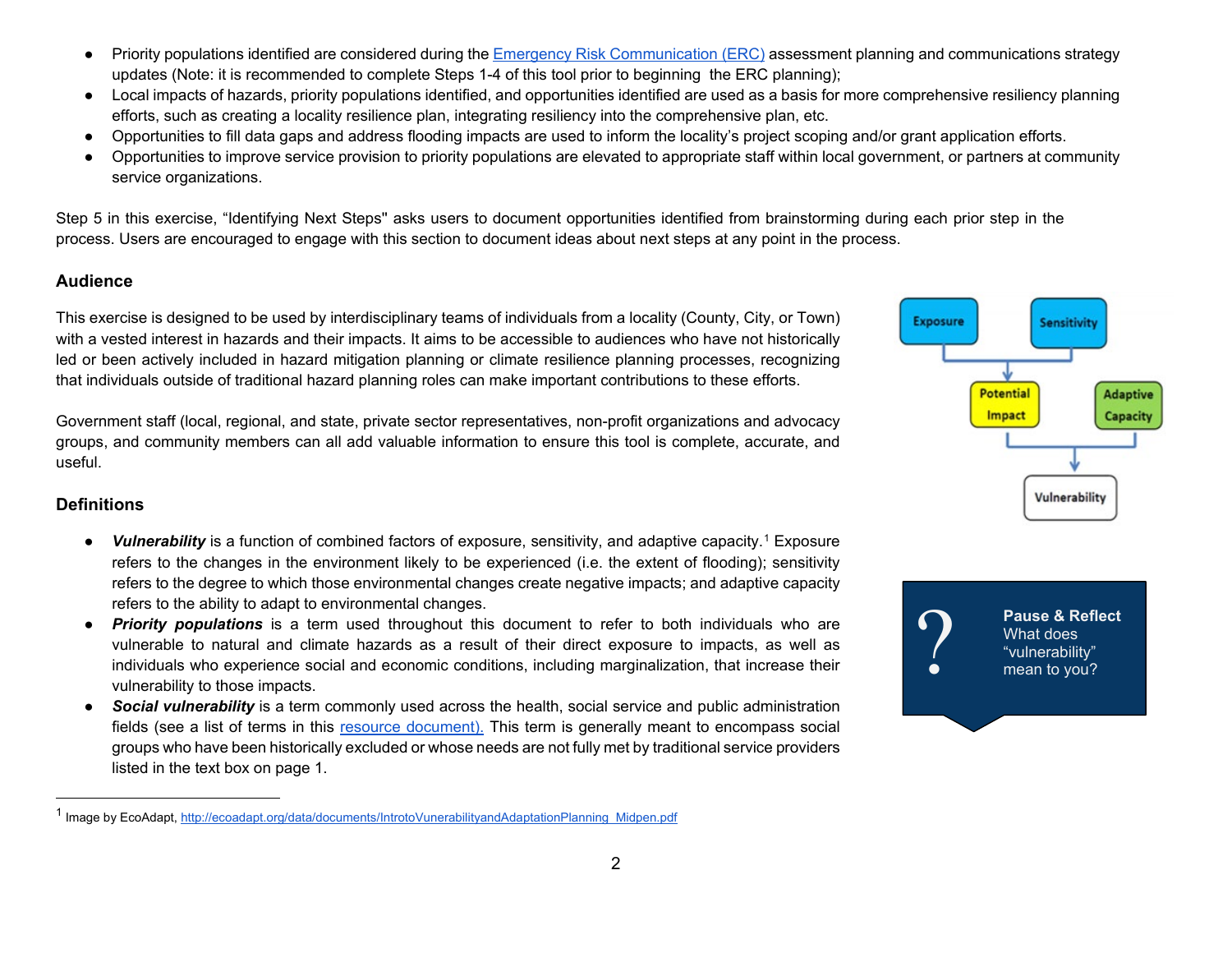# **SECTION TWO: UNDERSTANDING THE IMPACTS OF FLOODING**

Flooding, including coastal flooding caused by storm surge, nuisance flooding caused by sea level rise and land subsidence, and both riverine and localized inland flooding caused by periods of intense rainfall leading to surface runoff are considered priority hazards for coastal Virginia. A flood hazard is "the potential for inundation that involves risk to life, health, property, and natural floodplain resources and functions. It consists of three elements: severity (magnitude, duration, and extent of flooding), probability of occurrence, and speed of onset of flooding." The following exercise asks users to identify flood hazards specific to their community, and then identify populations likely to be affected by those impacts.

### **Step 1 - Gather information on flooding**

#### **Review existing resources**

Begin by locating your Hazard Mitigation Plan. Review the plan to understand assessment of flood risk, and reference any visualization tools they use. Document some key points about flooding for your locality:

*What are the sources of flooding most relevant to your locality?*

- ●
- ●

*What flooding mitigation goals and actions are established for your locality?*

- ●
- ●

### **Identify the assets your locality values**

Brainstorm the cultural, historic, ecological, and economic buildings and infrastructure, locations, resources, and features of your locality that are central to your locality's sense of identity. Focus on identifying things that are unique to your community, the value of which may not be understood by outsiders or communicated by data alone.

- ●
- ●
- ●
- 
- ●
- ●
- ●
- ●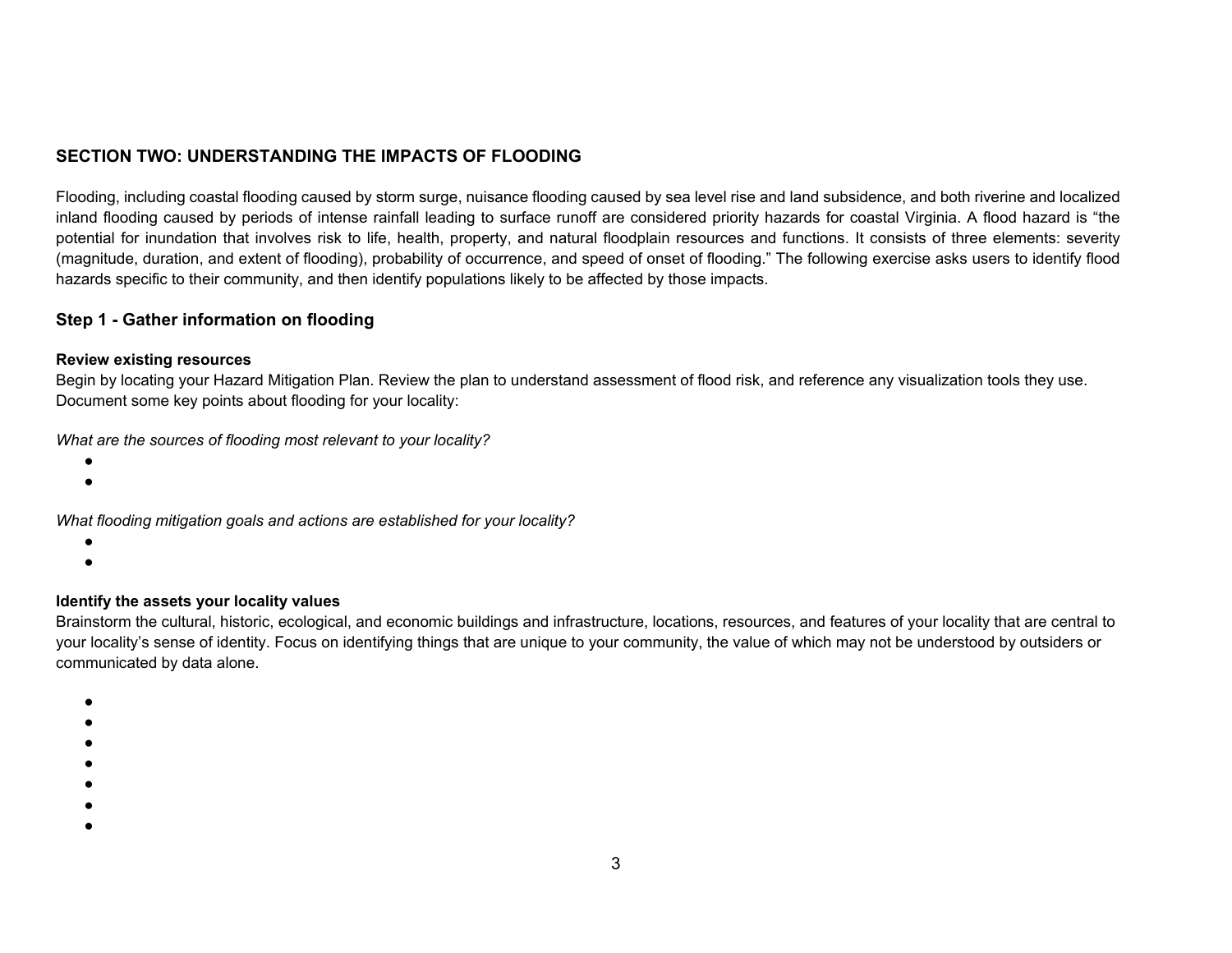### **Visualize flood risks**

Next, build upon the hazard mitigation plan by using mapping tools to visualize flood risk and how it will change over time. Overlay inundation map layers for different sources of flooding with map layers representing *what* is impacted (critical assets to your community), as well as *who* is impacted. If your locality has Geographic Information System (GIS) staff and capabilities on hand, you may wish to use GIS software to create specialized maps for your locality. If your locality has limited GIS capacity, you may opt to use online mapping tools instead. For more information about local GIS resources and available data layers, contact your regional Planning District Commission. Be sure to consider both current floodplains, as well as future flooding scenarios driven by climate change (changes in sea level and precipitation patterns) as you review the tools.

#### **Document trends you have uncovered**

*Consider - What types of assets are exposed to flood risk? Who is exposed to flood risk? How do the visualizations confirm or contrast your experiences on the ground?*

- ●
- ●
- ●
- ●
- ●

#### **Document any data gaps**

*What additional map data would be helpful to understand how flooding is impacting your locality, and what assets are at risk? Revisit this section as you work through other sections of the document.* 

- ●
- ●
- ●
- ●
- ●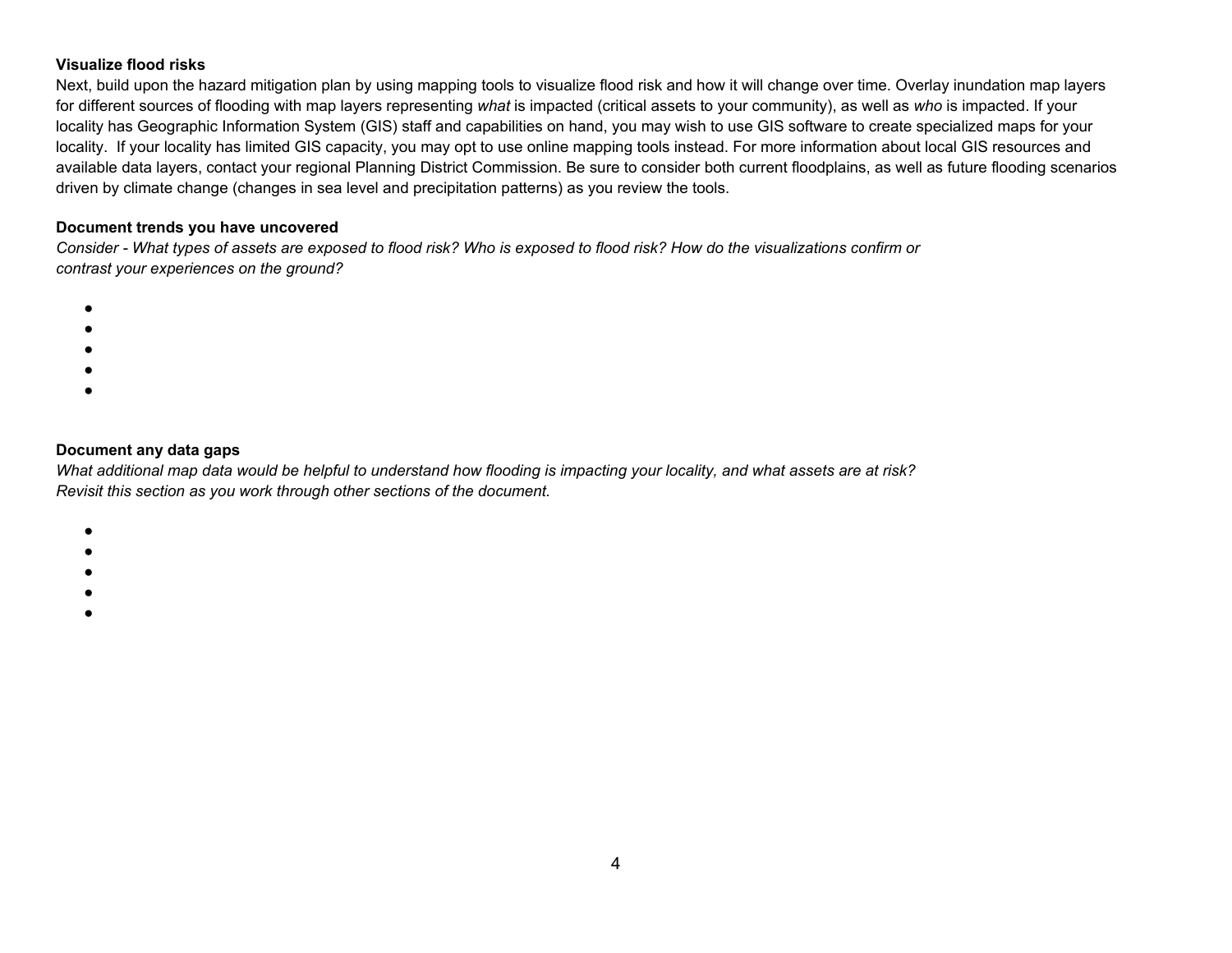# **Step 2 - Identify flooding impacts on your locality**

Working as a team or in small, interdisciplinary groups, **use the chart below to fill in known**  *and* **suspected impacts of flooding specific to your locality**.

The left column will serve as a guide for the types of impacts you may see. In the right column, you will delve into specific locations, assets, and issues relevant to your locality. Refer back to the visualization tools and your findings from step 1 for support, where needed. Where appropriate, distinguish between flood sources.

### **Types of Flooding**

Non-tidal streams and rivers are subject to precipitation-driven flooding, which can also affect areas not near water bodies, in the present and future. Tidally-influenced water bodies, such as the ocean and tidal ponds, are also subject to storm surge and tidal nuisance flooding in the present, and sea level rise in the future. Robust models that take into account both past flooding and broader trends should be used to predict future flooding hazards.

| Update this column with the types of<br>flooding impacts identified in your HMP                                             | Use this column to brainstorm how those impacts manifest in specific locations, assets, and issues in<br>your locality |
|-----------------------------------------------------------------------------------------------------------------------------|------------------------------------------------------------------------------------------------------------------------|
| <b>Damages</b> to infrastructure, property, crops                                                                           |                                                                                                                        |
| Disruptions in access to community<br>services, utility services, water supply                                              |                                                                                                                        |
| Harm to public and environmental health<br>(e.g. septic concerns, wastewater treatment<br>concerns)                         |                                                                                                                        |
| Secondary impact of shoreline erosion and<br>associated property damage, loss of tax<br>base, and water quality degradation |                                                                                                                        |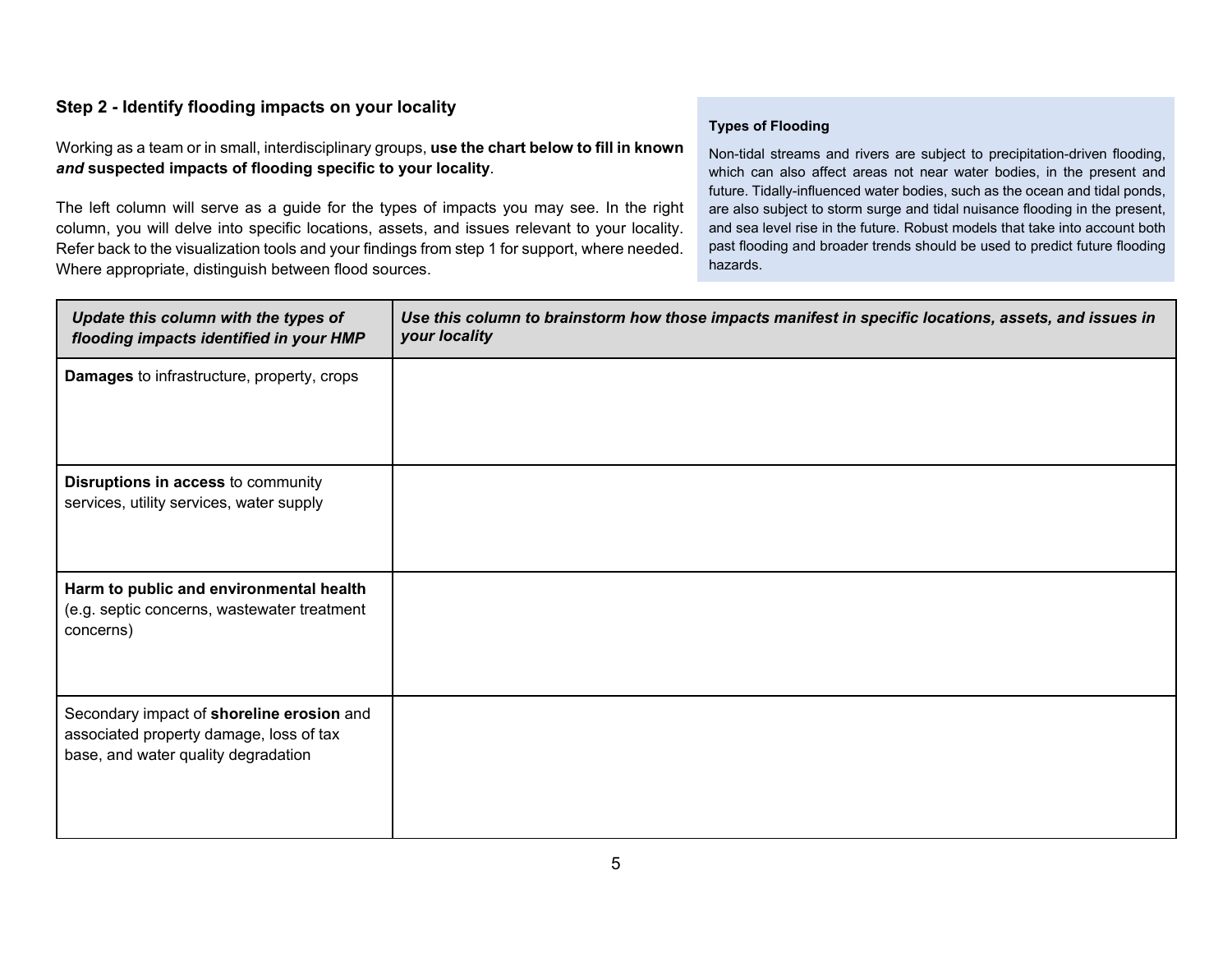## **Step 3 - Identify who is likely to be affected by flooding impacts**

Working as a team or in small, interdisciplinary groups, **use the chart below to identify the populations in your locality known or suspected to be impacted by flooding**. Ensure that you give consideration both to the people living, working, and traveling in affected areas, as well as people who may be acutely affected by risks due to other socioeconomic factors, like amount of disposable income, access to transportation, reliance on electricity for medical reasons, etc.

Consider whether there are any resources specific to your locality that can support in identifying these populations. For example, non-profits or community-based organizations serving the community who have data to contribute or reports to share as resources (i.e. the Red Cross, faith-based organizations, food banks). These groups can be invited to participate in the brainstorming process.

#### **Example: Northern Neck Resource Council**

In the Northern Neck, the Northern Neck Resource Council coordinates resources and services between different community agencies. Their goal is to "increase community support and connectedness" in the region, and host monthly meetings, as well as list service providers and their contact information on their website. This type of organization can be a great asset to your team in identifying priority populations using this exercise.

(https://nnkresourcecouncil.wordpress.com/)

| Update this column with the types of<br>flooding impacts identified in your<br><b>HMP</b> (see previous table) | Use this column to brainstorm:<br>Who is impacted?<br>(Consider both those in geographic proximity to the impacts, as well as those likely to experience impacts more<br>acutely due to their socioeconomic situation.) |
|----------------------------------------------------------------------------------------------------------------|-------------------------------------------------------------------------------------------------------------------------------------------------------------------------------------------------------------------------|
| <b>Damages</b> to infrastructure, property,                                                                    | Geographic proximity to risk:                                                                                                                                                                                           |
| crops                                                                                                          | Socioeconomic factors that exacerbate impacts:                                                                                                                                                                          |
| <b>Disruptions</b> in access to community                                                                      | Geographic proximity to risk:                                                                                                                                                                                           |
| services, utility services, water supply                                                                       | Socioeconomic factors that exacerbate impacts:                                                                                                                                                                          |
| Harm to public and environmental<br>health (e.g. septic concerns,<br>wastewater treatment concerns)            | Geographic proximity to risk:<br>Socioeconomic factors that exacerbate impacts:                                                                                                                                         |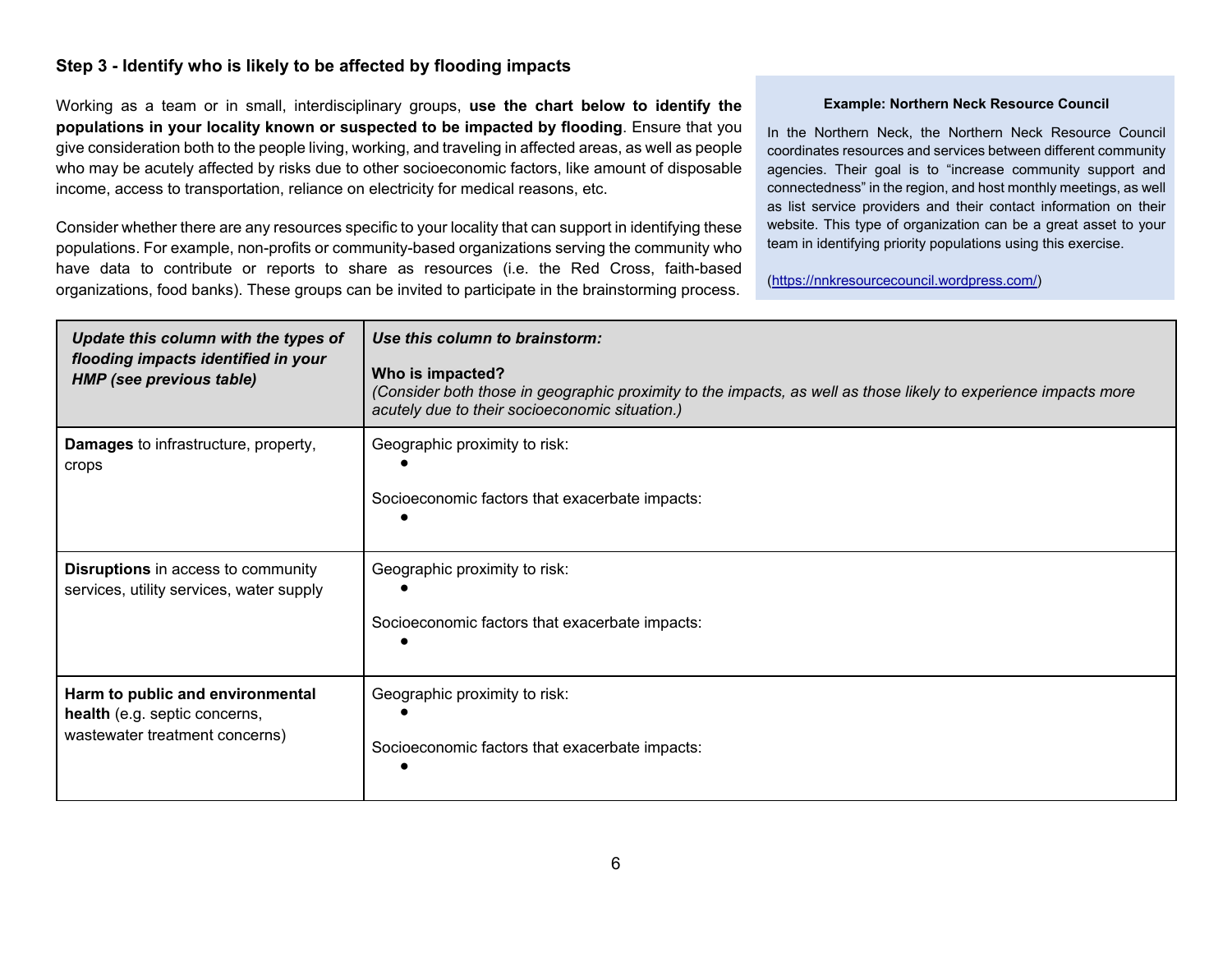| Secondary impact of shoreline erosion<br>and associated property damage &<br>water quality degradation | Geographic proximity to risk:<br>Socioeconomic factors that exacerbate impacts: |
|--------------------------------------------------------------------------------------------------------|---------------------------------------------------------------------------------|
|--------------------------------------------------------------------------------------------------------|---------------------------------------------------------------------------------|

## **Step 4 - Identify who has limited ability to prepare for, respond to, and recover from flooding impacts**

Working as a team or in small, interdisciplinary groups, **use the chart below to identify the populations in your locality known or suspected to have limited**  capacity or resources to prepare for, respond to, and recover from flooding impacts. Focus on physical and intangible barriers that individuals or institutions (i.e. local government, first responders, community groups) may face in implementing the listed techniques, rather than exposure to floodwaters. Refer back to the definitions on page 2 as an aid.

| <b>Techniques and</b><br>adaptive responses               | Who may have limited ability to implement these techniques?                                                                                                            |
|-----------------------------------------------------------|------------------------------------------------------------------------------------------------------------------------------------------------------------------------|
| <b>Preparedness</b>                                       |                                                                                                                                                                        |
| Understand flood<br>risk                                  | $\epsilon$                                                                                                                                                             |
| Sign up for<br>community warning<br>system                | Ex., Individuals with lack of internet and cell phone service for information about hazards/information being disseminated<br>$\bullet$<br>about emergency situations. |
| Learn and practice<br>evacuation routes,<br>shelter plans | $\epsilon$                                                                                                                                                             |
| Gather supplies                                           | c                                                                                                                                                                      |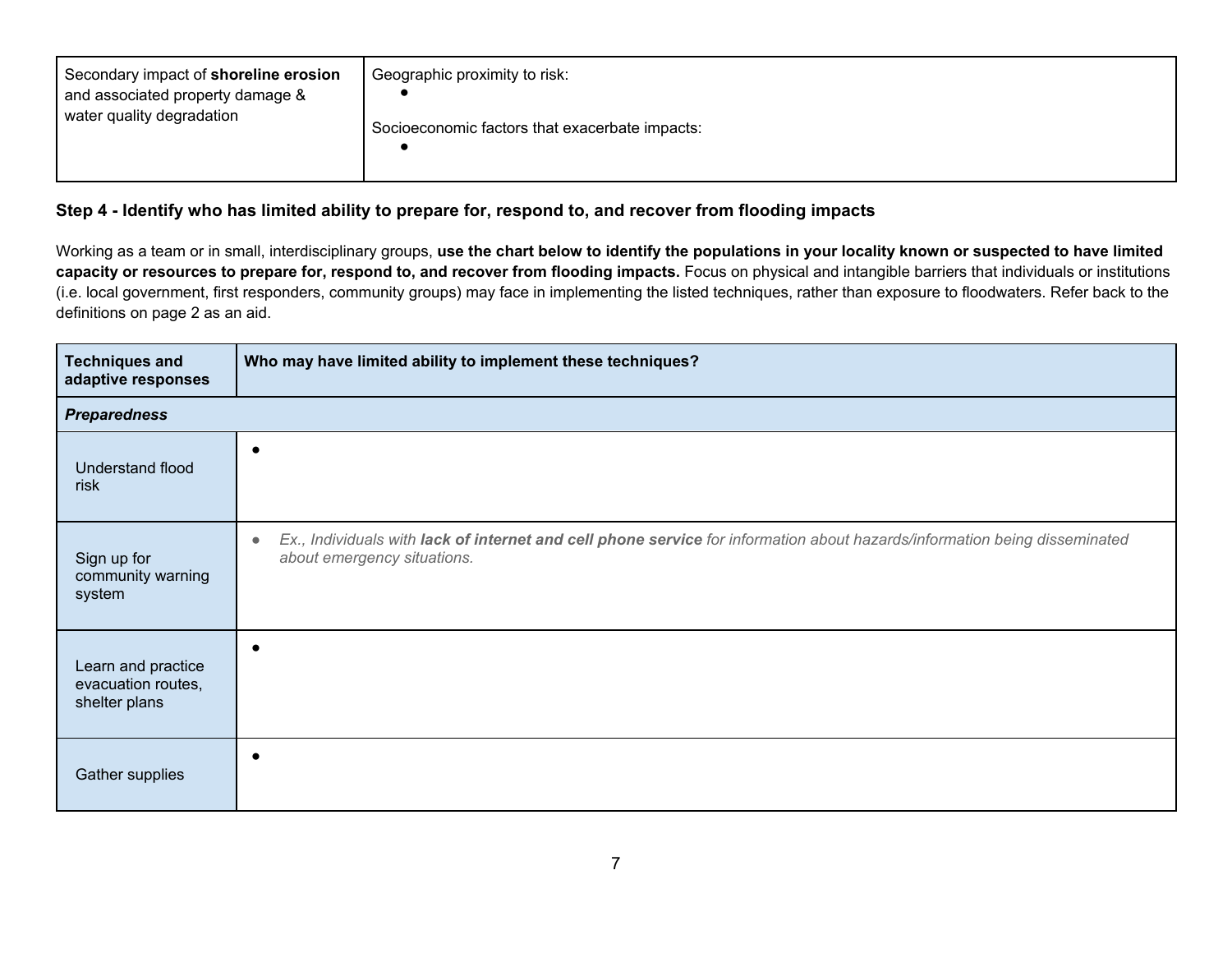| Purchase flood<br>insurance                               | $\bullet$ |
|-----------------------------------------------------------|-----------|
| Property protections<br>and structural<br>adaptation      | $\bullet$ |
| <b>Response</b>                                           |           |
| Go to a previously<br>identified safe<br>location         | $\bullet$ |
| Evacuate<br>immediately if<br>directed to do so;          | $\bullet$ |
| Listen to emergency<br>alert systems for<br>instructions; | $\bullet$ |
| Return home only<br>when deemed safe<br>by authorities    | $\bullet$ |
| <b>Recovery</b>                                           |           |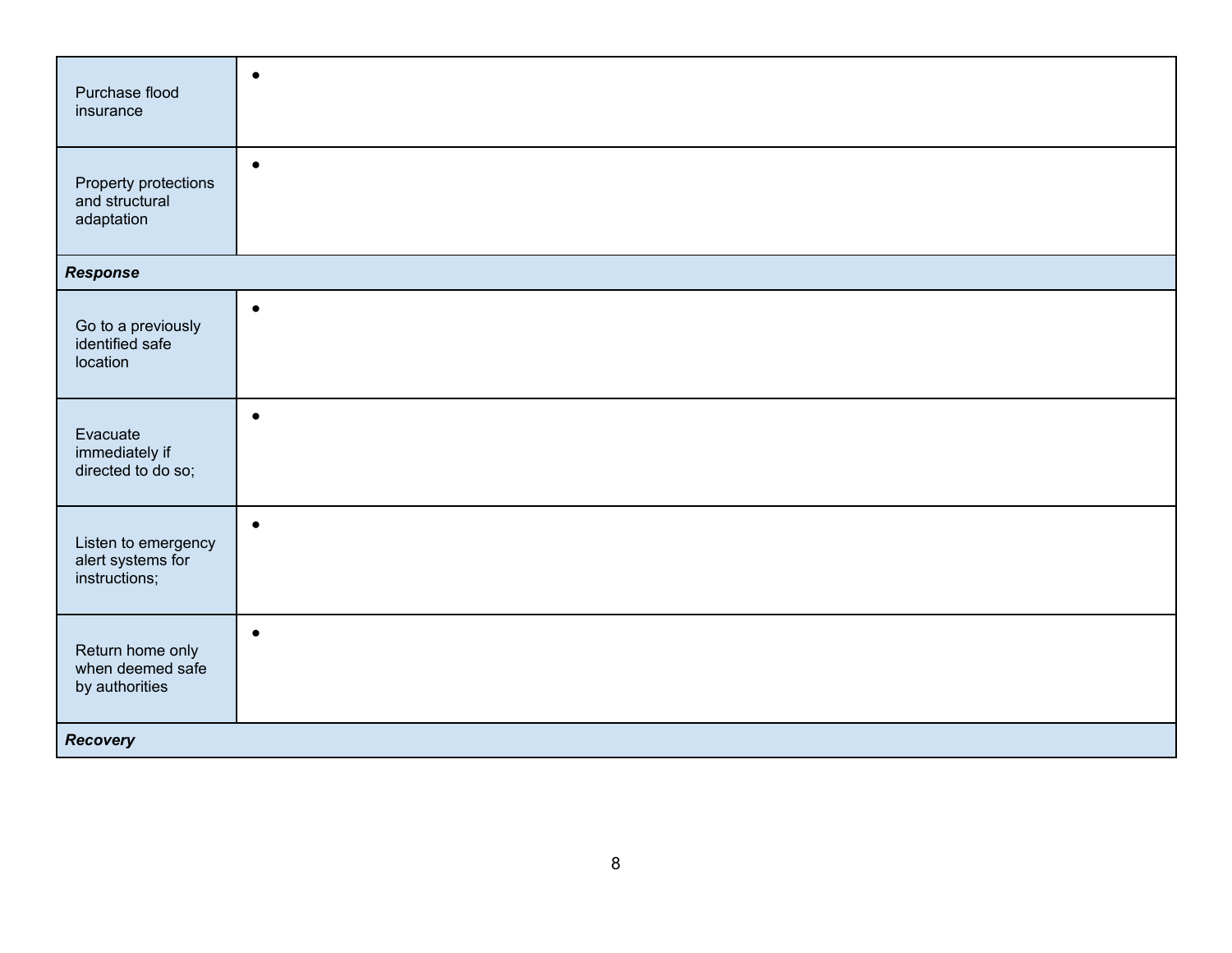| Assess and<br>document damage<br>and other impacts |           |
|----------------------------------------------------|-----------|
| File insurance<br>claims                           | $\bullet$ |
| Identify sources of<br>assistance                  | $\bullet$ |

### **Step 5 - Identifying Next Steps**

For each brainstorming step, review or revisit key findings as a full group. Then, **use this section to identify opportunities for action** to reduce the direct impacts of flooding on infrastructure and resources, as well as to build the resilience of priority populations.

Although potential next steps are identified below, teams should take care to ground next steps in the specific needs, priorities, and opportunities present in their community. A key next step that all localities should consider is to integrate findings into Emergency Operations Plans, Hazard Mitigation Plans, and communications strategies.

# **Filling data gaps (Step 1)**

- *Ex. Create a plan for monitoring and documenting impacts' severity, duration, frequency*
- *Reach out to state agencies for support in filling data gaps (i.e. VDEM, DCR, VDOT, etc.)*
- ●
- ●

●

# **Addressing flooding impacts (Step 2)**

- *Ex. Seek feedback on the list of impacts (has anything been missed?) from a broader group of stakeholders*
- *Ex. Create a prioritized list of impacts that require action by the locality to mitigate*

●

●

- 
- ●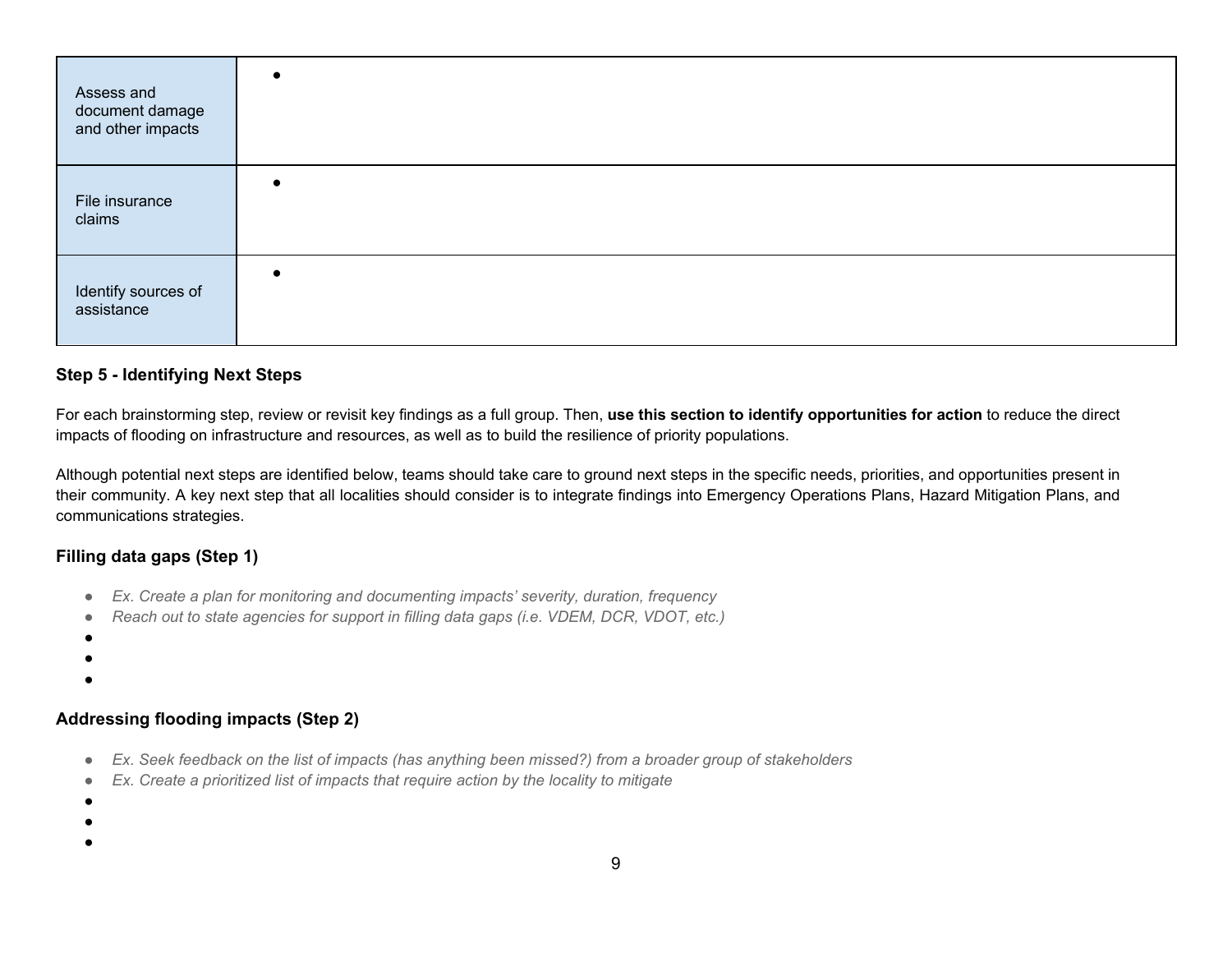# **Supporting priority populations likely to be affected by flooding (Step 3)**

- *Ex. reach out to individuals within identified communities to understand their lived experience of flooding and gather additional information*
- *Ex. identify existing programs from the locality, PDC, state, or federal government designed to support these populations with the flooding challenges they face and share information about these programs with the identified communities.*
- *Ex. review communications approaches to identify potential barriers/gaps for reaching identified populations with key information on risk and opportunities to build resilience*
- ●
- 
- ●

# **Supporting priority populations with limited ability to prepare for and respond to flooding (Step 4)**

- *Ex. make plans to adjust communication strategies to overcome barriers identified for information dissemination (i.e. distributing printed materials to areas that lack broadband coverage)*
- *Ex. reach out to individuals within identified communities to understand their lived experience of flooding and gather additional information*
- ●
- ●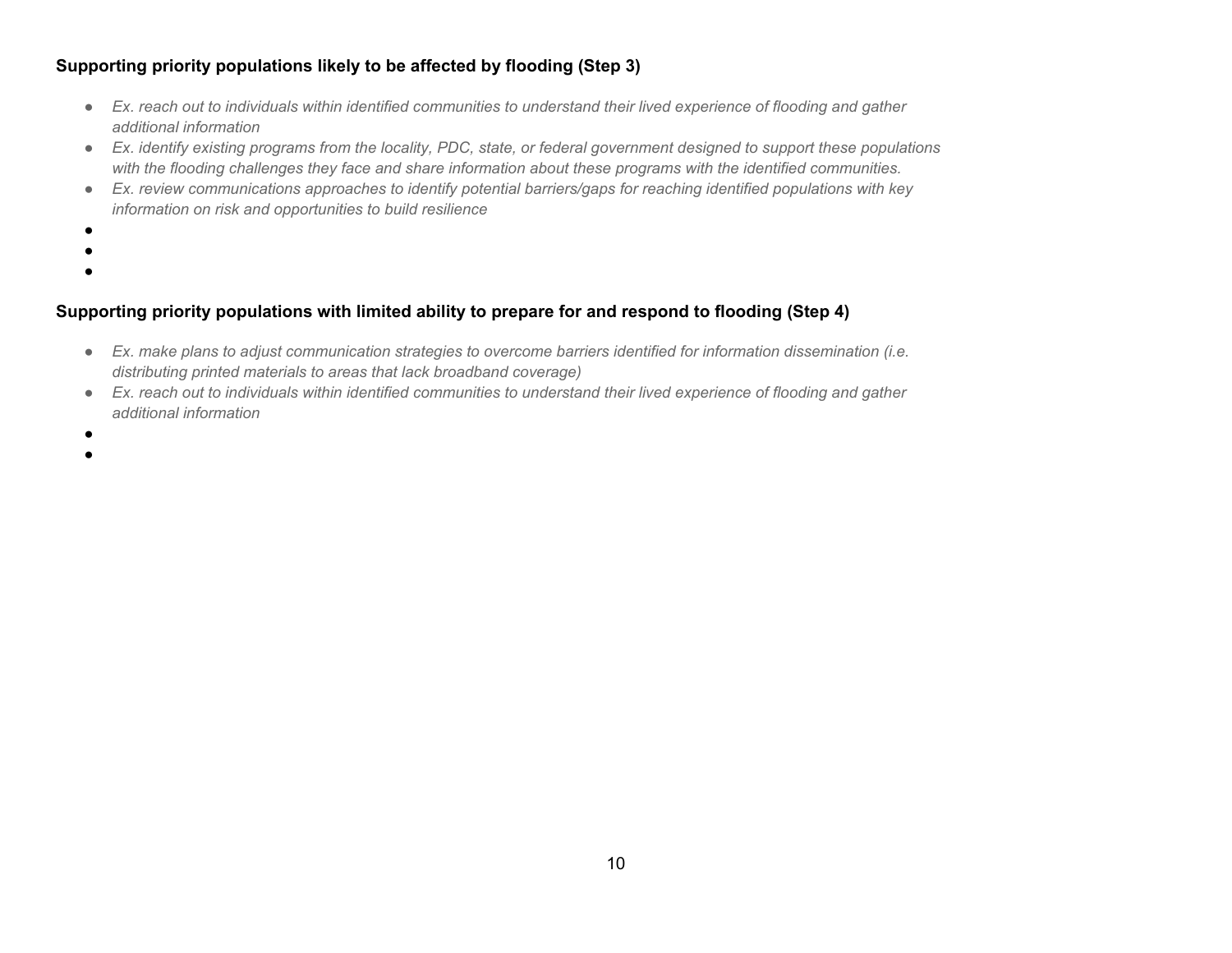## **APPENDIX: USING THE EXERCISE TO EXPLORE ADDITIONAL HAZARDS**

This exercise can be applied to hazards other than flooding by filling in the blanks in the worksheet below with the name of the selected hazard. The Northern Neck Regional Hazard Management Plan identifies the following hazards at the following priority levels:

- **Hurricanes, Tornado** *"Significant" Priority*
- **Severe Weather (severe wind, lightning, hail events), Coastal Erosion** *"Medium" Priority*
- **Drought, Winter Storms, Earthquake, Wildfire** *"Low" Priority*

### **Step 1 - Gather information on the hazard**

#### **Review existing resources**

Begin by locating your Hazard Mitigation Plan. Review the plan to understand assessment of risk, and reference any visualization tools they use. Document some key points about \_\_\_\_\_\_\_\_\_ for your locality:

*How prevalent is \_\_\_\_\_\_\_ in your locality?*

- $\bullet$
- ●

*What \_\_\_\_\_\_\_\_\_ mitigation goals and actions are established for your locality?*

- $\bullet$
- $\bullet$

#### **Identify the assets your locality values**

Brainstorm the cultural, historic, ecological, and economic buildings and infrastructure, locations, resources, and features of your locality that are central to your locality's sense of identity. Focus on identifying things that are unique to your community, the value of which may not be understood by outsiders or communicated by data alone.

- ●
- ●
- ●
- ●
- 
- ●
- ●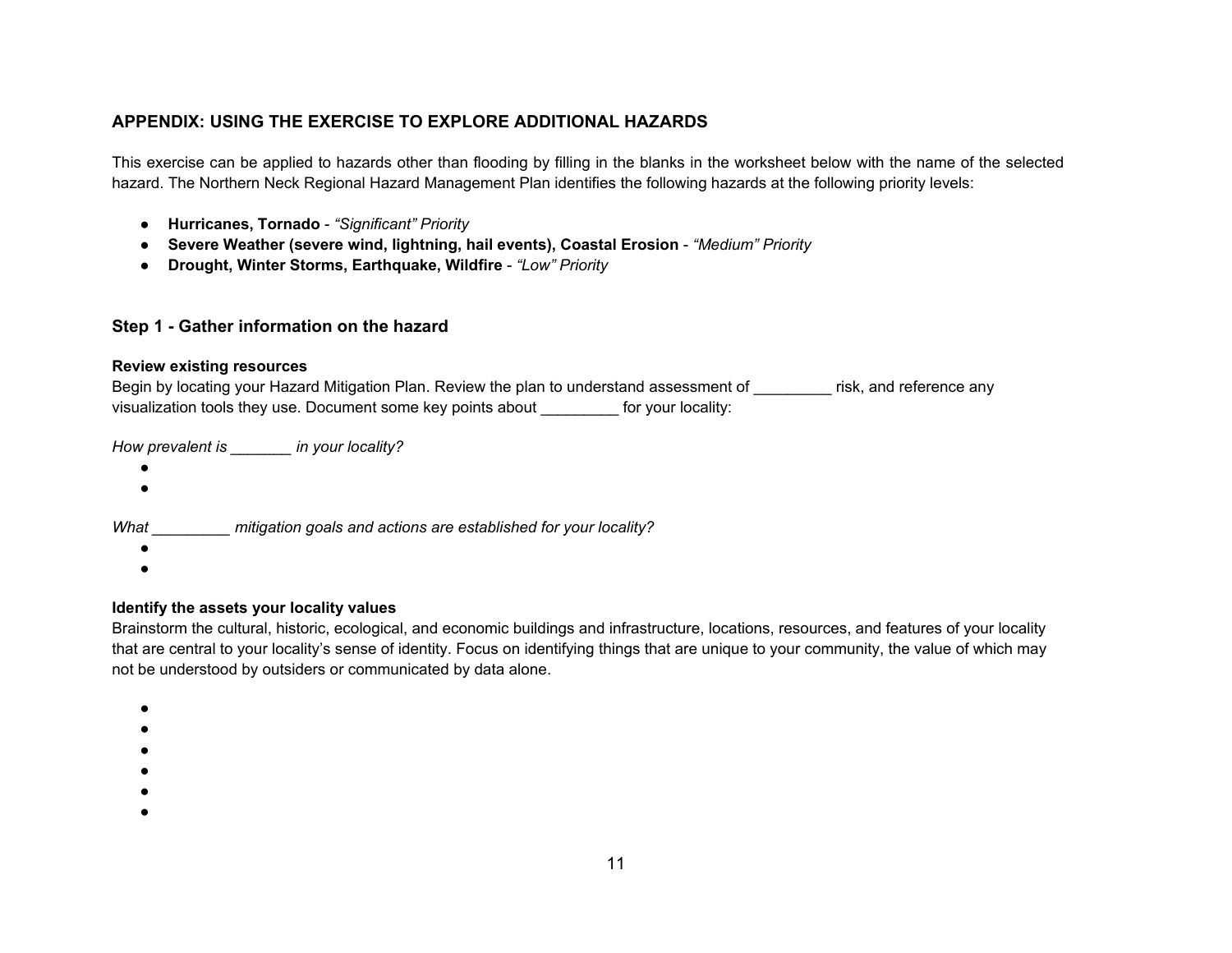#### **Visualize \_\_\_\_\_\_\_\_\_\_ risks**

Next, build upon the hazard mitigation plan by using mapping tools to visualize \_\_\_\_\_\_\_ risk and how it will change over time. Overlay map layers for \_\_\_\_\_\_\_\_ risk with map layers representing *what* is impacted (critical assets to your community), as well as *who* is impacted. If your locality has Geographic Information System (GIS) staff and capabilities on hand, you may wish to use GIS software to create specialized maps for your locality. If your locality has limited GIS capacity, you may opt to use online mapping tools instead. For more information about local GIS resources and available data layers, contact your regional Planning District Commission. Be sure to consider both current hazard risk, as well as future scenarios driven by climate change as you review the tools.

#### **Document trends you have uncovered**

*Consider - What types of assets are exposed to \_\_\_\_\_ risk? Who is exposed to \_\_\_\_\_ risk? How do the visualizations confirm or contrast your experiences on the ground?*

- ●
- ●
- ●
- 
- ●
- ●

### **Document any data gaps**

*What additional map data would be helpful to understand how \_\_\_\_\_\_\_ is impacting your locality, and what assets are at risk? Revisit this section as you work through other sections of the document.* 

- ●
- 
- ●
- ●
- ●
- ●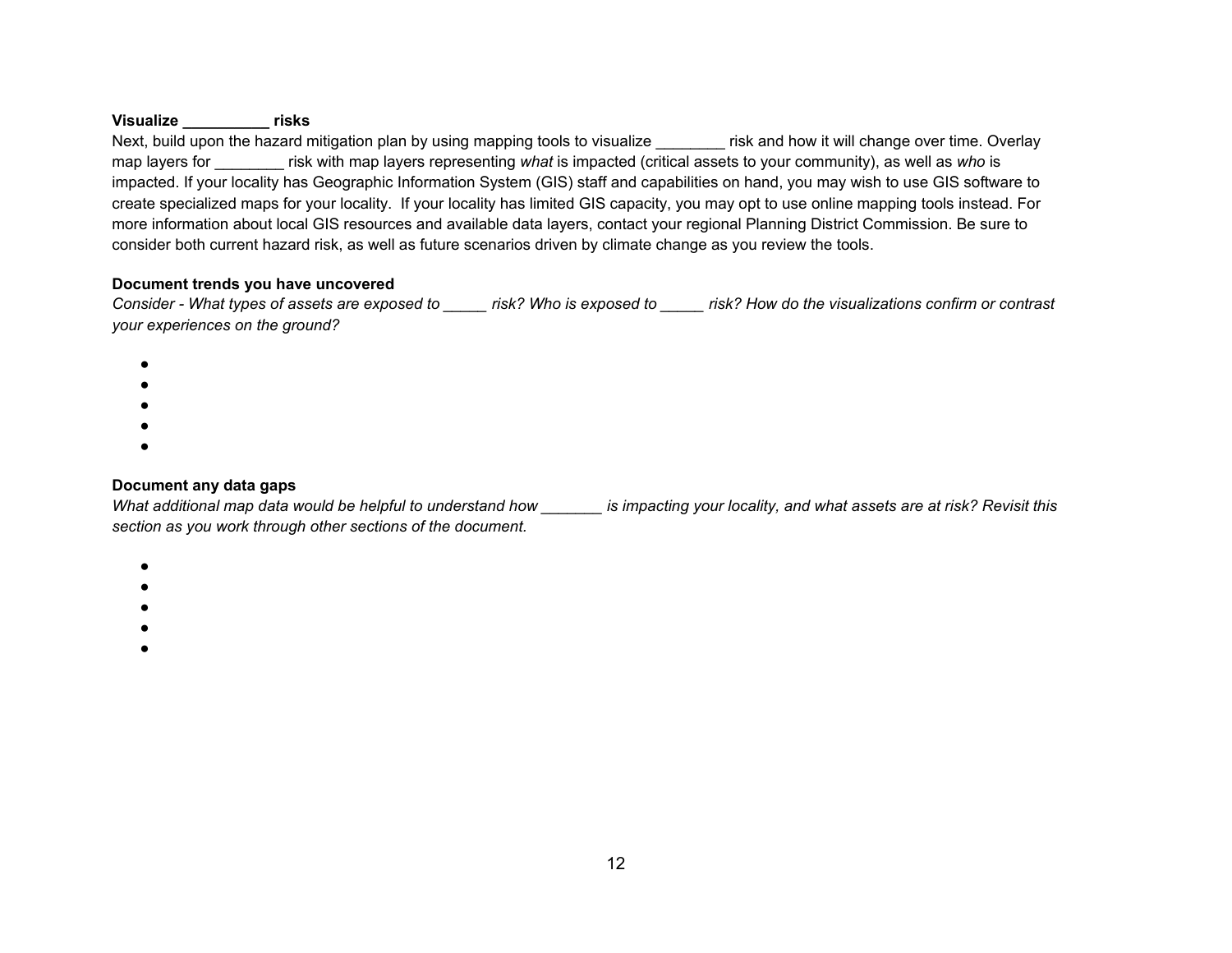## **Step 2 - Identify \_\_\_\_\_\_\_\_ impacts on your locality**

Working as a team or in small, interdisciplinary groups, **use the chart below to fill in known** *and* **suspected impacts of \_\_\_\_\_\_\_ specific to your locality**.

The left column will serve as a guide for the types of impacts you may see. In the right column, you will delve into specific locations, assets, and issues relevant to your locality. Refer back to the visualization tools and your findings from step 1 for support, where needed.

| Update this column with the types of<br>impacts identified in your HMP | Use this column to brainstorm how those impacts manifest in specific locations, assets, and<br>issues in your locality |
|------------------------------------------------------------------------|------------------------------------------------------------------------------------------------------------------------|
|                                                                        |                                                                                                                        |
|                                                                        |                                                                                                                        |
|                                                                        |                                                                                                                        |
|                                                                        |                                                                                                                        |

### **Step 3 - Identify who is likely to be affected by \_\_\_\_\_\_\_ impacts**

Working as a team or in small, interdisciplinary groups, **use the chart below to identify the populations in your locality known or suspected to be impacted by \_\_\_\_\_\_\_**. Ensure that you give consideration both to the people living, working, and traveling in affected areas, as well as people who may be acutely affected by risks due to other socioeconomic factors, like amount of disposable income, access to transportation, reliance on electricity for medical reasons, etc.

Consider whether there are any resources specific to your locality that can support in identifying these populations. For example, are there non-profits or community-based organizations serving the community who have data to contribute or reports to share as resources (i.e. the Red Cross, faith-based organizations, food banks). These groups could be invited to participate in the brainstorming process.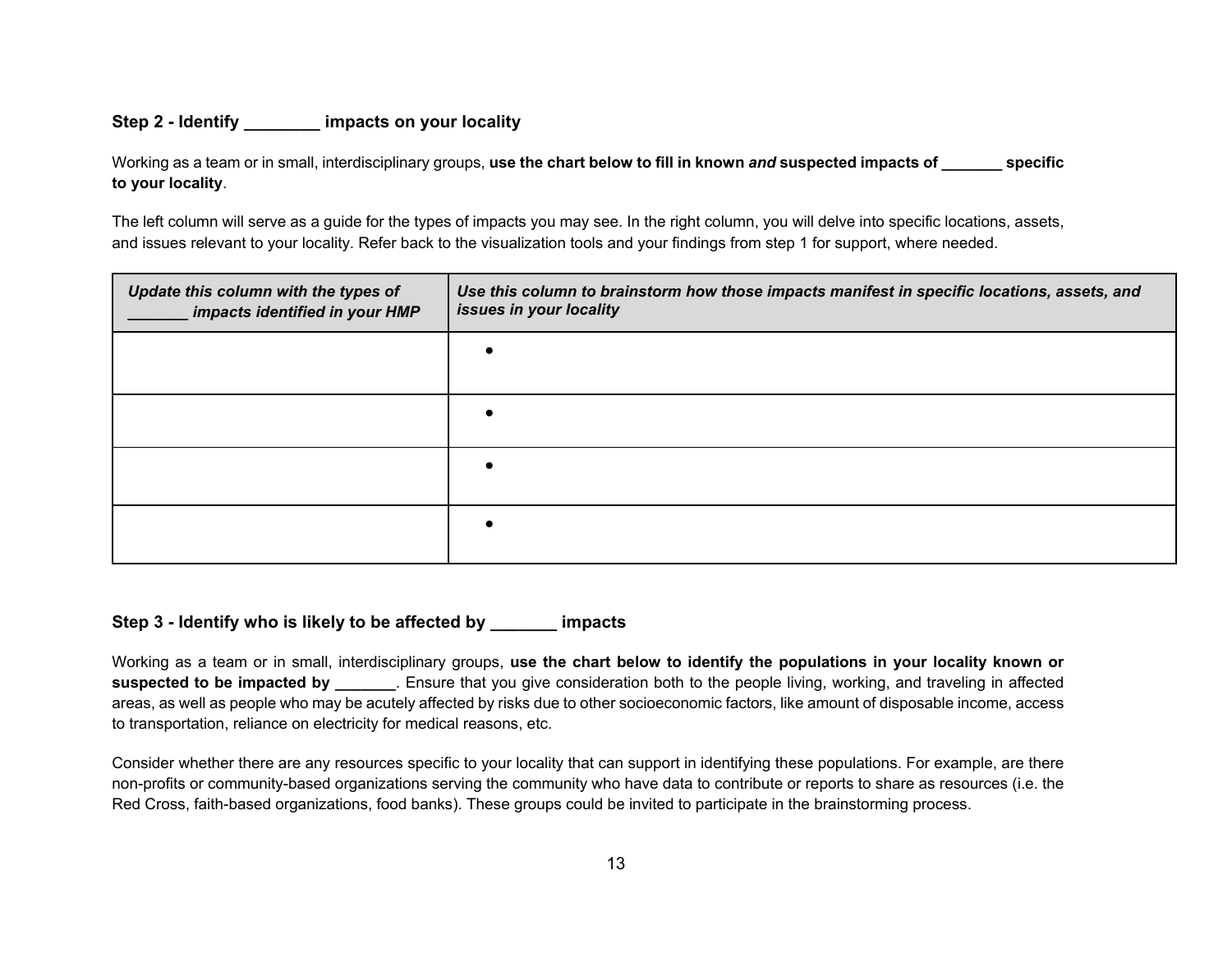| Update this column with the types of<br>impacts identified in your HMP<br>(see previous table) | Use this column to brainstorm:<br>Who is impacted?<br>(Consider both those in geographic proximity to the impacts, as well as those likely to experience<br>impacts more acutely due to their socioeconomic situation.) |
|------------------------------------------------------------------------------------------------|-------------------------------------------------------------------------------------------------------------------------------------------------------------------------------------------------------------------------|
|                                                                                                | Geographic proximity to risk:<br>Socioeconomic factors that exacerbate impacts:                                                                                                                                         |
|                                                                                                | Geographic proximity to risk:<br>Socioeconomic factors that exacerbate impacts:                                                                                                                                         |
|                                                                                                | Geographic proximity to risk:<br>Socioeconomic factors that exacerbate impacts:                                                                                                                                         |
|                                                                                                | Geographic proximity to risk:<br>Socioeconomic factors that exacerbate impacts:                                                                                                                                         |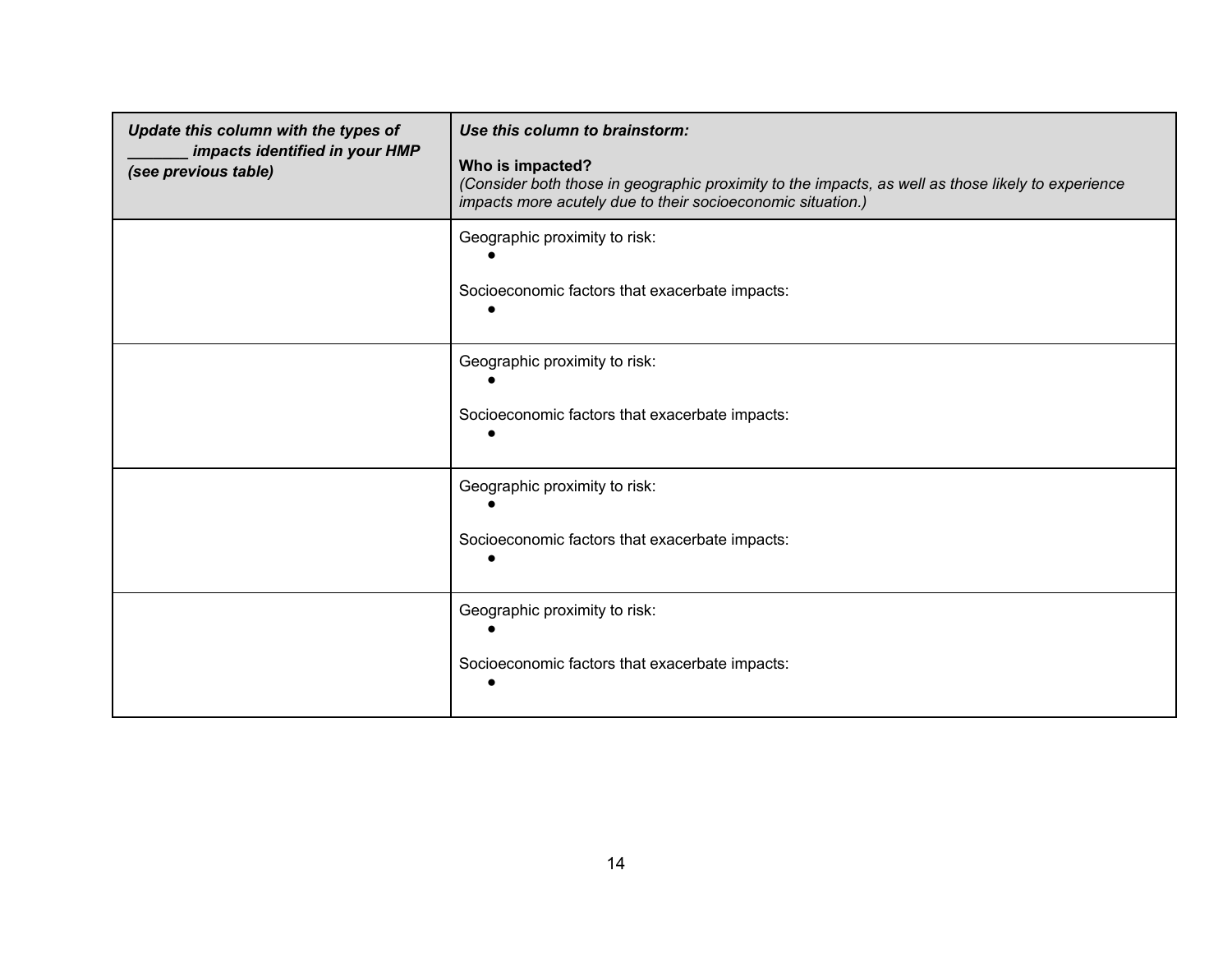# **Step 4 - Identify who has limited ability to prepare for, respond to, and recover from \_\_\_\_\_\_\_ impacts**

Working as a team or in small, interdisciplinary groups, **use the chart below to identify the populations in your locality known or suspected to**  have limited capacity or resources to prepare for, respond to, and recover from \_\_\_\_\_\_ impacts. Focus on physical and intangible barriers that individuals or institutions (i.e. local government, first responders, community groups) may face in implementing the listed techniques, rather than exposure to \_\_\_\_\_\_\_\_.

| <b>Techniques and</b><br>adaptive responses               | Who may have limited ability to implement these techniques?                                                                                                            |
|-----------------------------------------------------------|------------------------------------------------------------------------------------------------------------------------------------------------------------------------|
| <b>Preparedness</b>                                       |                                                                                                                                                                        |
| Understand<br>risk                                        |                                                                                                                                                                        |
| Sign up for<br>community warning<br>system                | Ex., Individuals with lack of internet and cell phone service for information about hazards/information being<br>$\bullet$<br>disseminated about emergency situations. |
| Learn and practice<br>evacuation routes,<br>shelter plans |                                                                                                                                                                        |
| Gather supplies                                           |                                                                                                                                                                        |
| Purchase insurance                                        |                                                                                                                                                                        |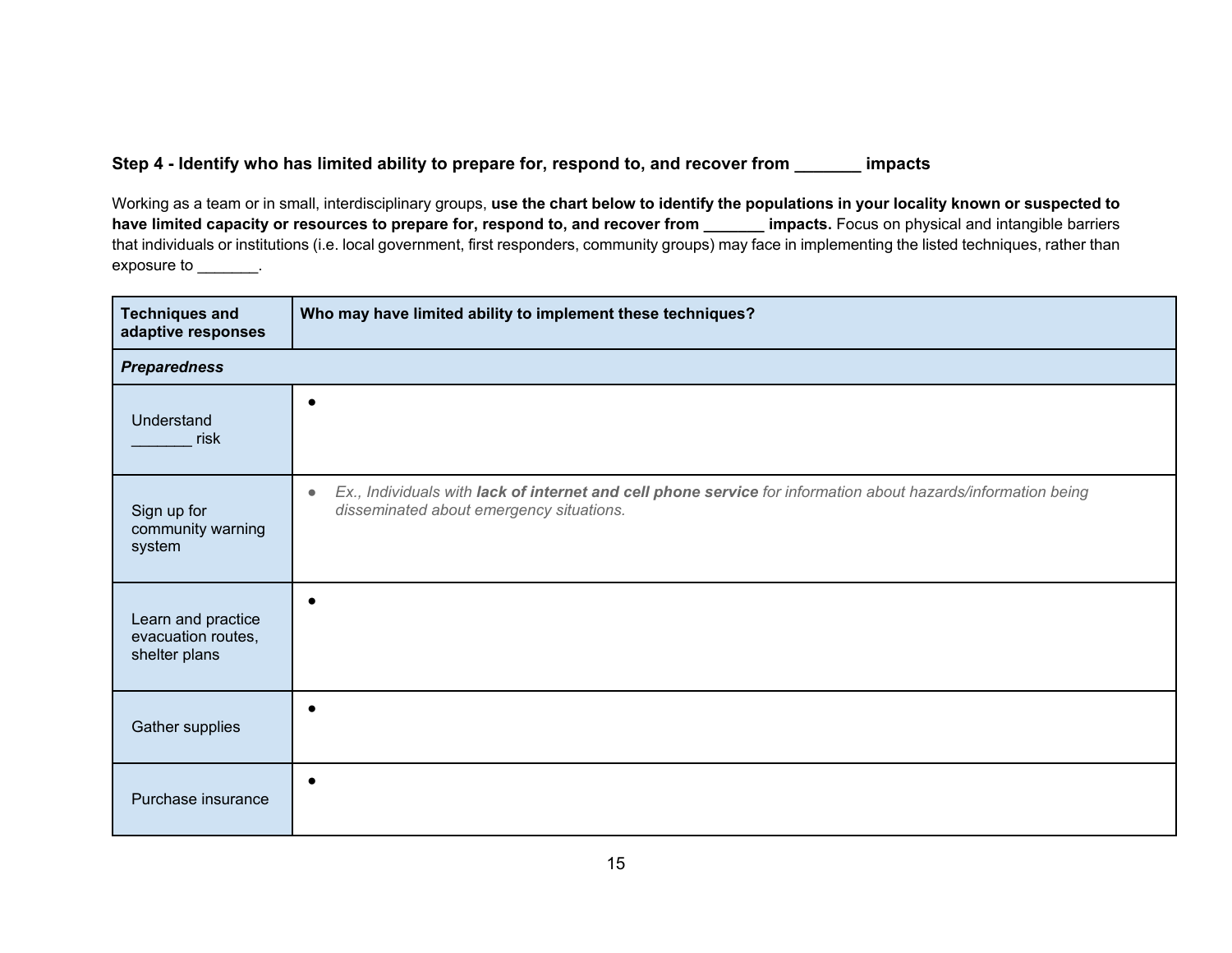| Property protections<br>and structural<br>adaptation      | $\bullet$ |
|-----------------------------------------------------------|-----------|
| <b>Response</b>                                           |           |
| Go to a previously<br>identified safe<br>location         | $\bullet$ |
| Evacuate<br>immediately if<br>directed to do so;          | $\bullet$ |
| Listen to emergency<br>alert systems for<br>instructions; | $\bullet$ |
| Return home only<br>when deemed safe<br>by authorities    | $\bullet$ |
| <b>Recovery</b>                                           |           |
| Assess and<br>document damage<br>and other impacts        | $\bullet$ |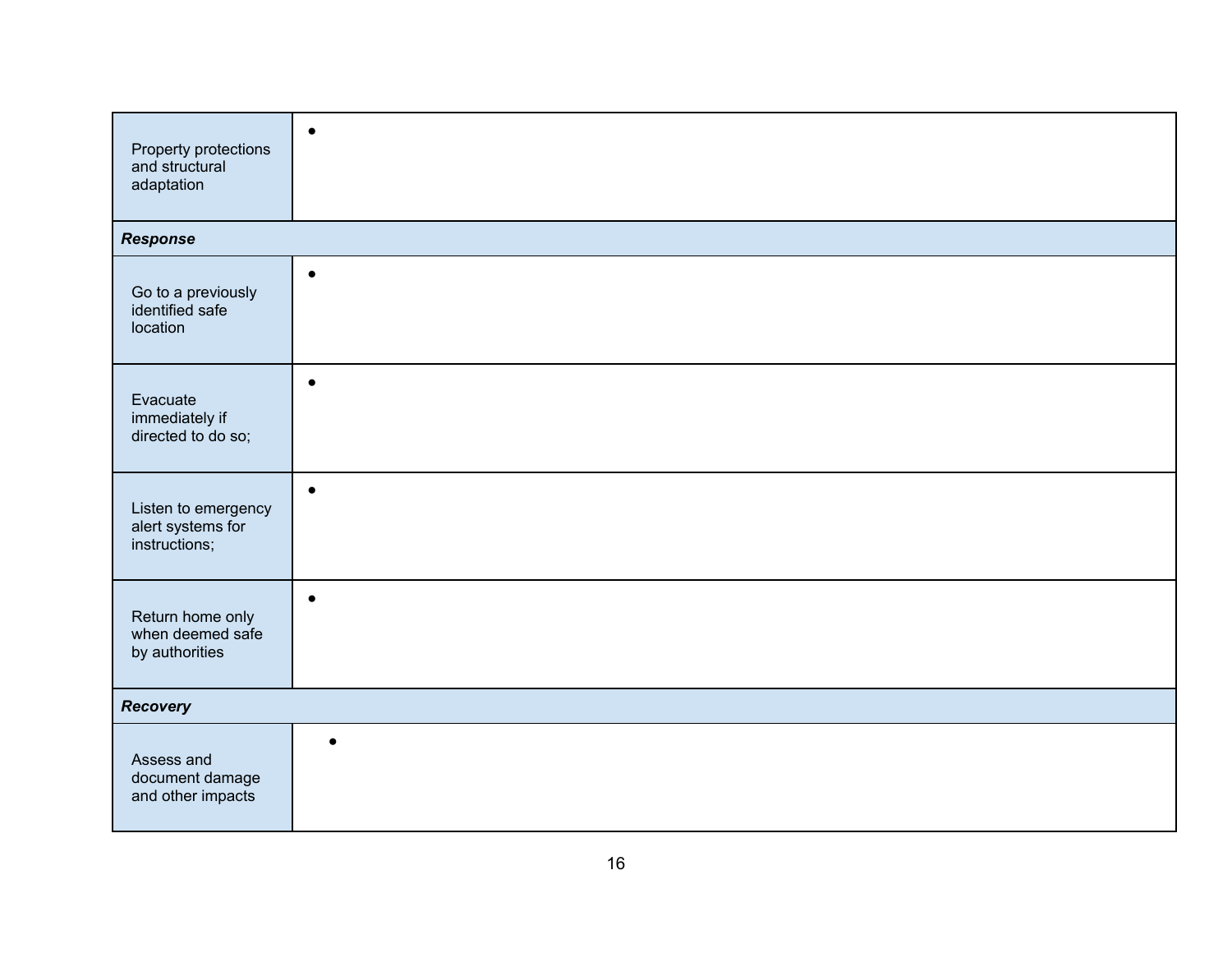| File insurance<br>claims |  |
|--------------------------|--|
| Identify sources of      |  |

## **Step 5 - Identifying Next Steps**

For each brainstorming step, review or revisit key findings as a full group. Then, **use this section to identify opportunities for action** to reduce the direct impacts of on infrastructure and resources, as well as to build the resilience of priority populations.

Although potential next steps are identified below, teams should take care to ground next steps in the specific needs, priorities, and opportunities present in their community. A key next step that all localities should consider is to integrate findings into Emergency Operations Plans, Hazard Mitigation Plans, and communications strategies.

# **Filling data gaps (Step 1)**

- *Ex. Create a plan for monitoring and documenting impacts' severity, duration, frequency*
- *Reach out to state agencies for support in filling data gaps (i.e. VDEM, DCR, VDOT, etc.)*
- $\bullet$
- ●
- $\bullet$

# **Addressing \_\_\_\_\_\_\_ impacts (Step 2)**

- *Ex. Seek feedback on the list of impacts (has anything been missed?) from a broader group of stakeholders*
- *Ex. Create a prioritized list of impacts that require action by the locality to mitigate*
- ●
- ●
- 
- $\bullet$